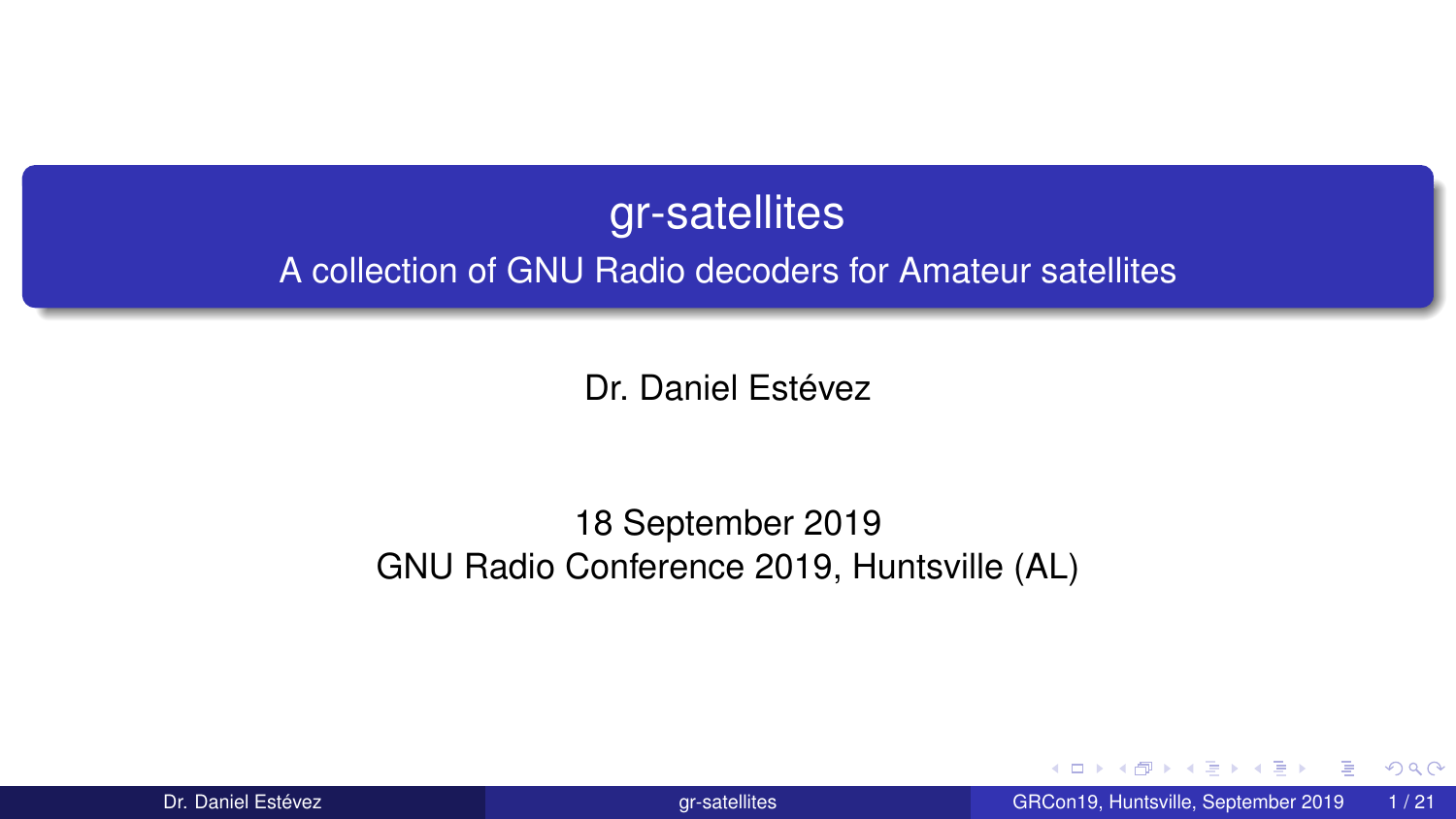- **PhD in Mathematics**
- Day job: in GMV (Madrid) as a GNSS engineer, developing GNSS receivers and simulators, especially for Galileo
- Independent researcher in radio communications, radio science, space systems and other topics
- Amateur radio operator: EA4GPZ (Spanish callsign), M0HXM (UK callsign)
- **· Blog** <http://destevez.net>
- **o** Twitter @ea4gpz

GB 11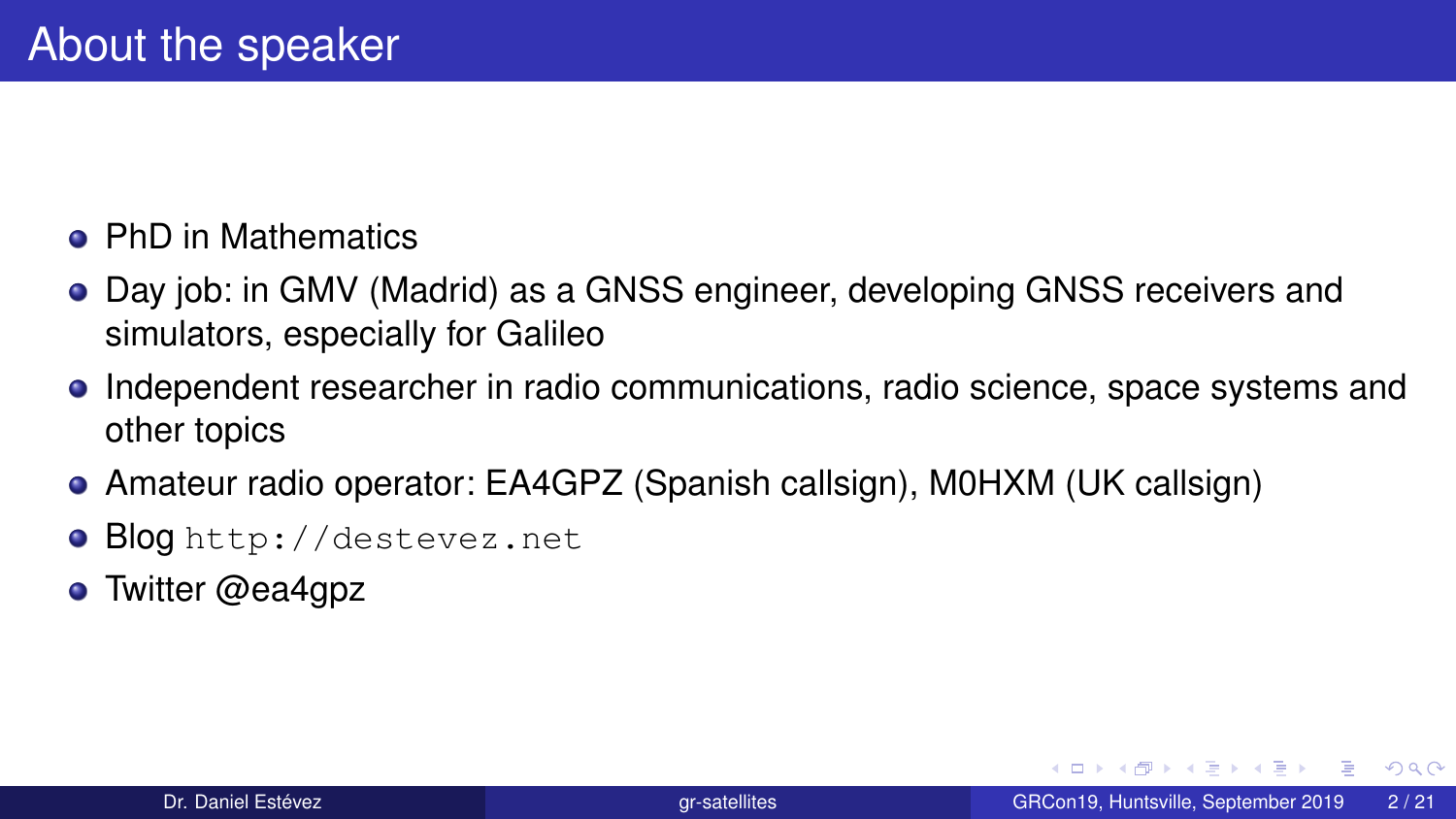









Dr. Daniel Estévez **grande Grande de La Connection de La Connection** GRCon19, Huntsville, September 2019 3/21

メロトメ 御 トメ ミトメ ミト

 $2990$ 

■■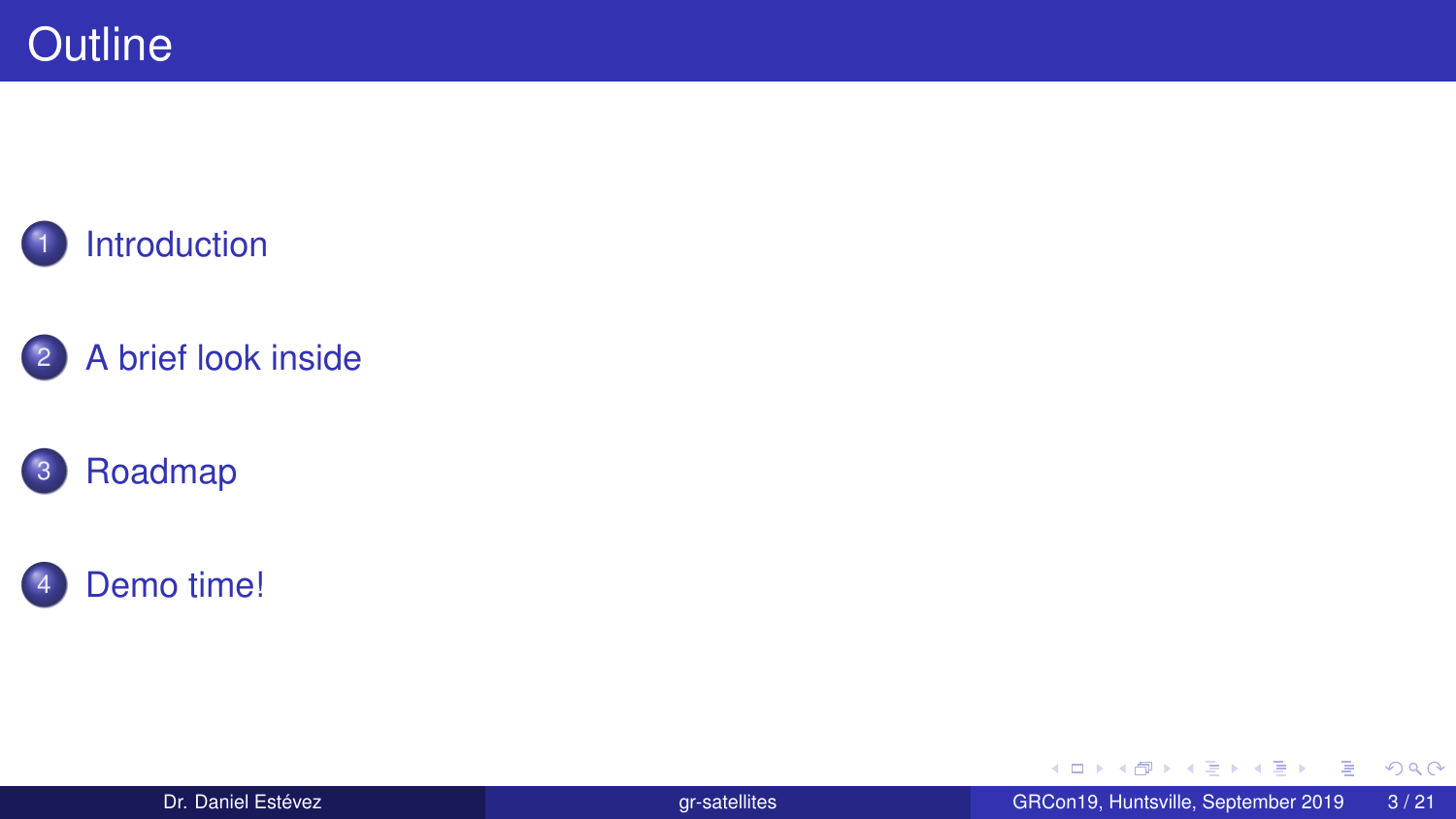<span id="page-3-0"></span>



- 2 [A brief look inside](#page-8-0)
- **[Roadmap](#page-17-0)**



重

 $299$ 

イロト イ部 トイヨ トイヨト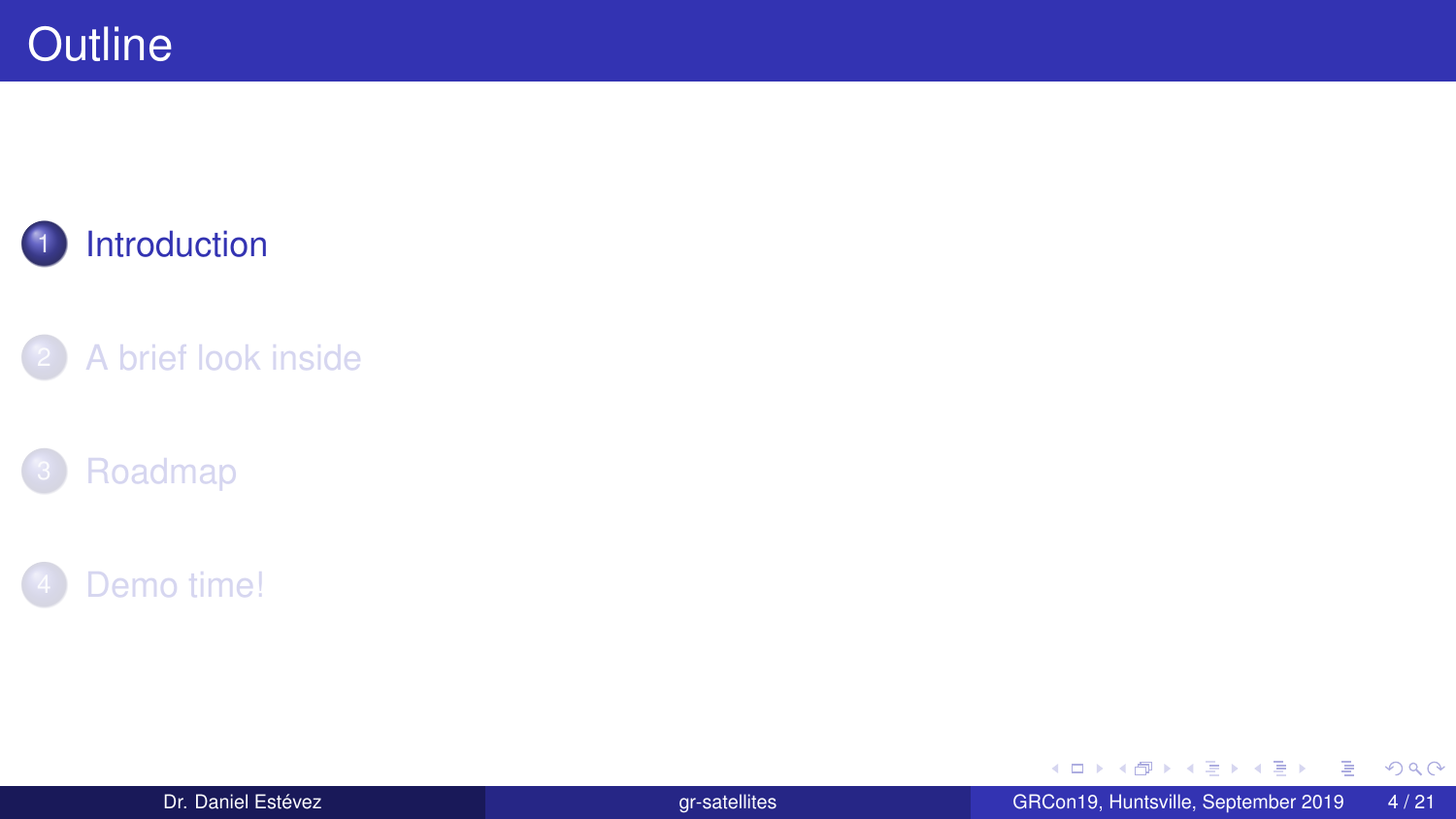- A GNU Radio out-of-tree module with a collection of telemetry decoders for Amateur satellites
- Input: IQ RF samples (from SDR, conventional radio or recording)
- Output: packets in hex or parsed telemetry values
- Currently supports more than 80 different satellites
- More than 70 custom blocks, many of them implemented in Python
- Project goal: providing an open-source solution for decoding every satellite that transmits on Amateur bands
- Essentially a one man's project, but I'm eager to collaborate with other people

GB 11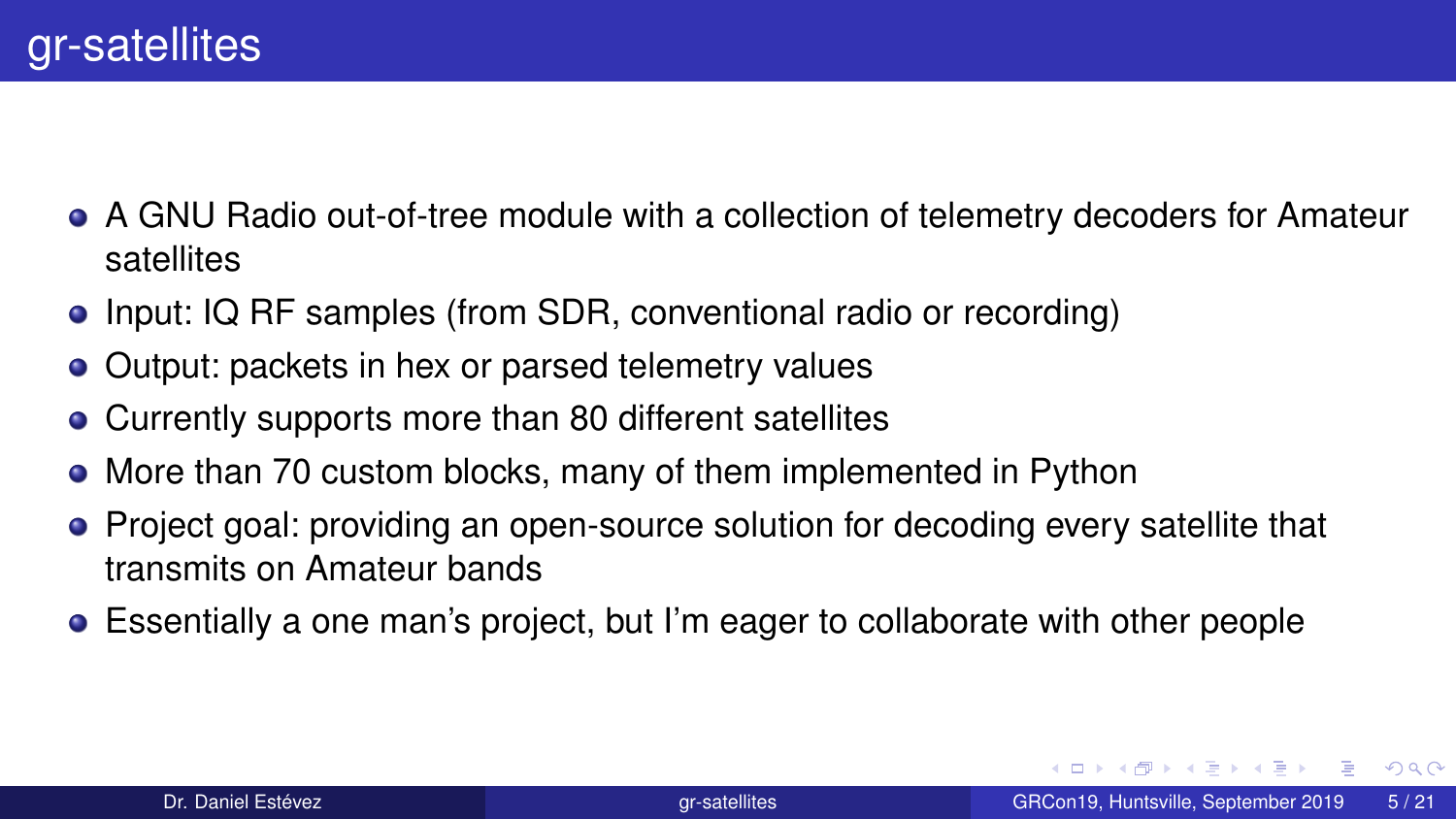- Started in 2015 as experiments to decode some Amateur satellites which nobody had decoded before (other than the satellite owners). These often involved some reverse-engineering.
- **Motivations:** 
	- Learning and fun
	- ITU Radio Regulations state that Amateur transmissions "shall not be encoded for the purpose of obscuring their meaning". This means that all Amateur transmissions should have a readily available decoder or public specifications.
- People started to find these experiments useful, so the idea to collect them under a comprehensive collection gave rise to gr-satellites
- Since then, I have been adding support for newer Amateur satellites as they get launched

 $QQQ$ 

DB.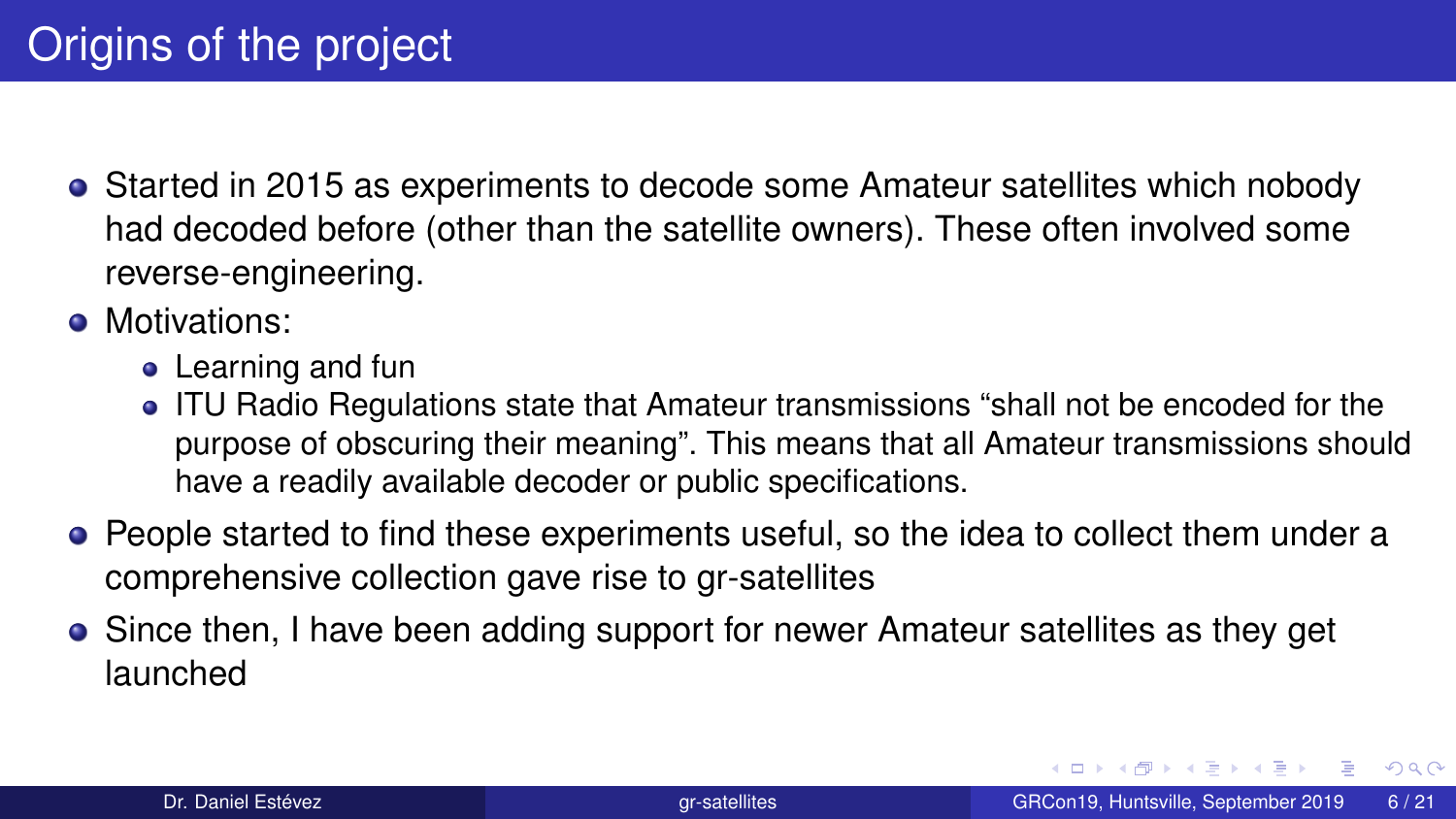- A new satellite gets launched
- Amateurs do some recordings of the signal
- I work with the recordings and documentation available online to see what protocols/specifications are used
- Usually the documentation is incomplete or inexistent: do reverse-engineering or try to get in touch with the satellite team to ask questions
- If all goes well, eventually we figure out all the specifications
- Write a decoder, put up a blog post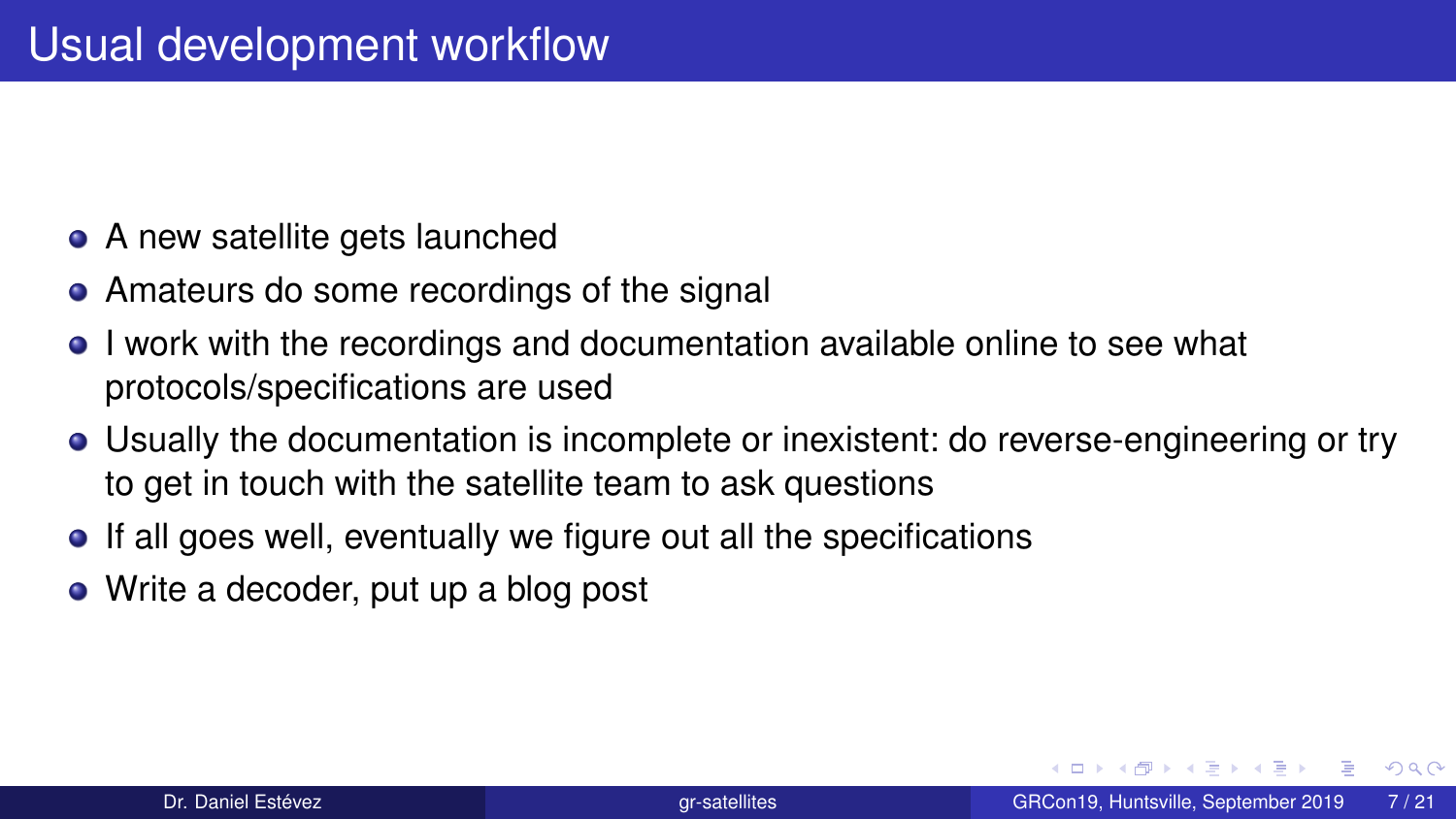- Currently there is an ongoing discussion in the Amateur community about the importance of publishing documentation and specifications about the signals used by Amateur satellites
- We are trying to get things more strict: complete specifications must be publicly available at some point before launch
- If you are designing a satellite that will use Amateur radio spectrum, please do:
	- Get in contact with the Amateur community. We are here to help
	- Write and publish good and complete specifications for your protocols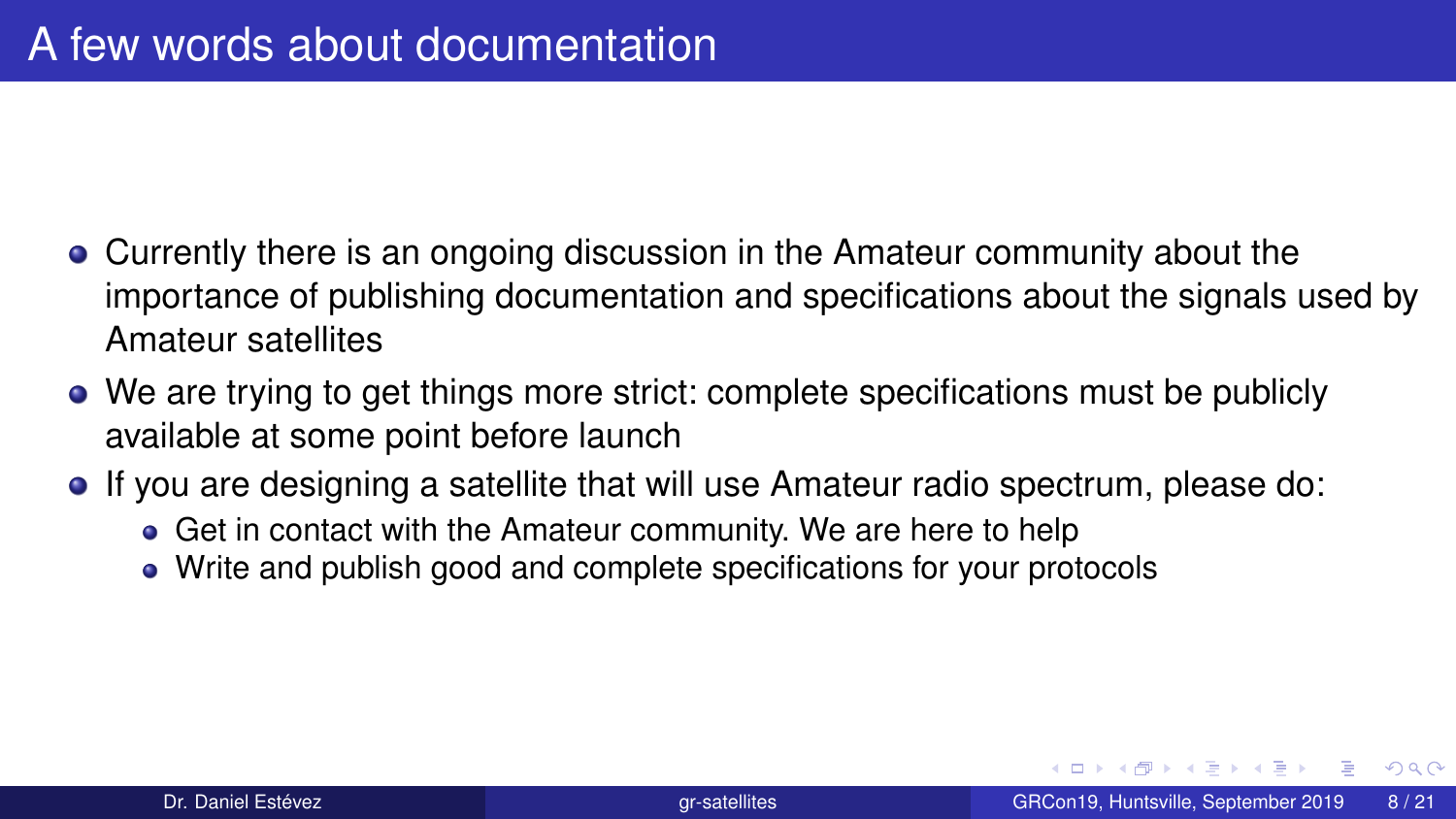<span id="page-8-0"></span>



### 2 [A brief look inside](#page-8-0)

### **[Roadmap](#page-17-0)**



Dr. Daniel Estévez GRCon19, Huntsville, September 2019 9/21

重

 $299$ 

イロト イ部 トイヨ トイヨト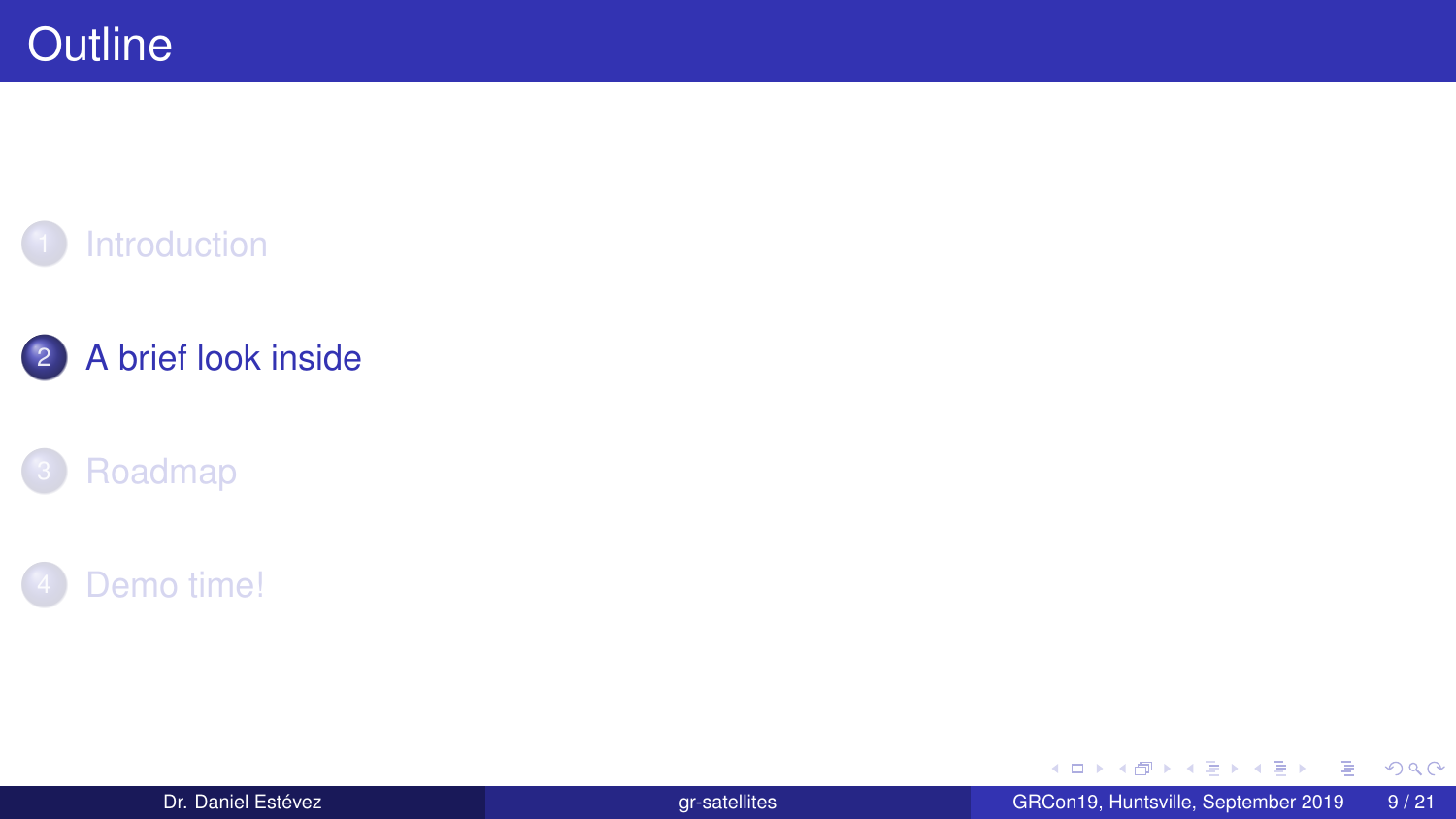- Each satellite has its own flowgraph
- Basic information about each flowgraph is included in the README
- The flowgraph contains the telemetry decoder (from IQ to PDUs) and telemetry parsers, image decoders and telemetry submitters as appropriate
- No GUI
- Some configuration parameters. Designed to run as a .  $p_y$  script from the terminal.
- Output gets printed to the terminal, or passed on via sockets or files

ドメラドメラドー

GB 11  $\Omega$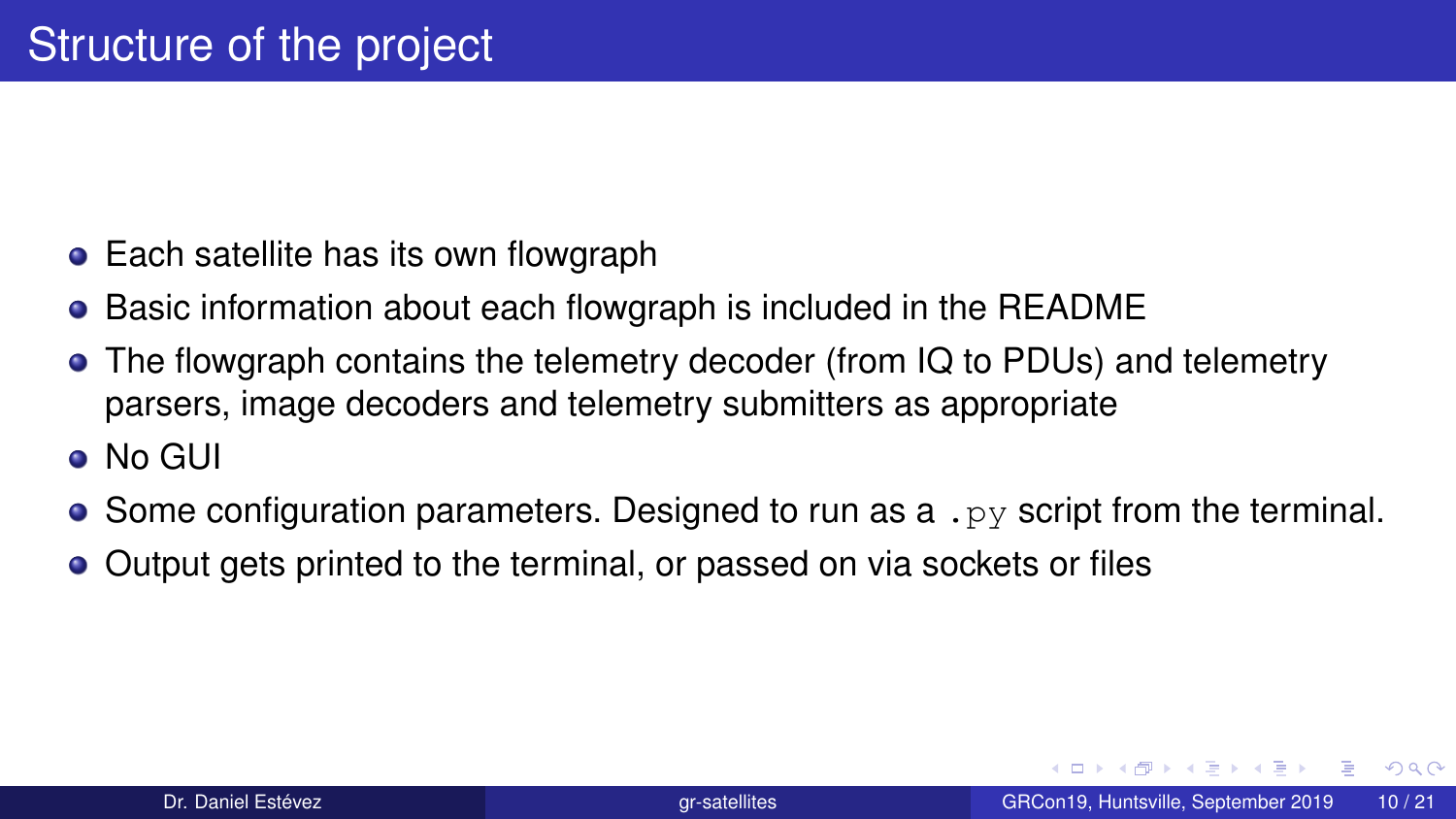# Input format

- Supporting different input formats can be cumbersome
- $\bullet$  I settled on real time UDP input with a (real)  $float32$  signal at 48ksps.
- **Reasons:** 
	- Many people have 48ksps audio recordings from conventional radios or SDRs
	- GQRX can stream audio with UDP using this format
- Depending on the modulation, something different is expected:
	- FM/FSK. FM demodulated audio
	- Narrow bandwidth linear (e.g. 1k2 BPSK). Conventional SSB audio (0-3kHz) with signal centred at 1.5kHz.
	- Wide bandwidth linear (e.g. 9k6 BPSK). Wide SSB audio (0-24kHz) with signal centred at 12kHz.
- Ways to feed input:
	- **GORX**
	- gr-frontends: UDP streamers from WAV recordings, audio source, and some SDR hardware
	- Build your own using netcat

**KOD KAP KED KED E VAN**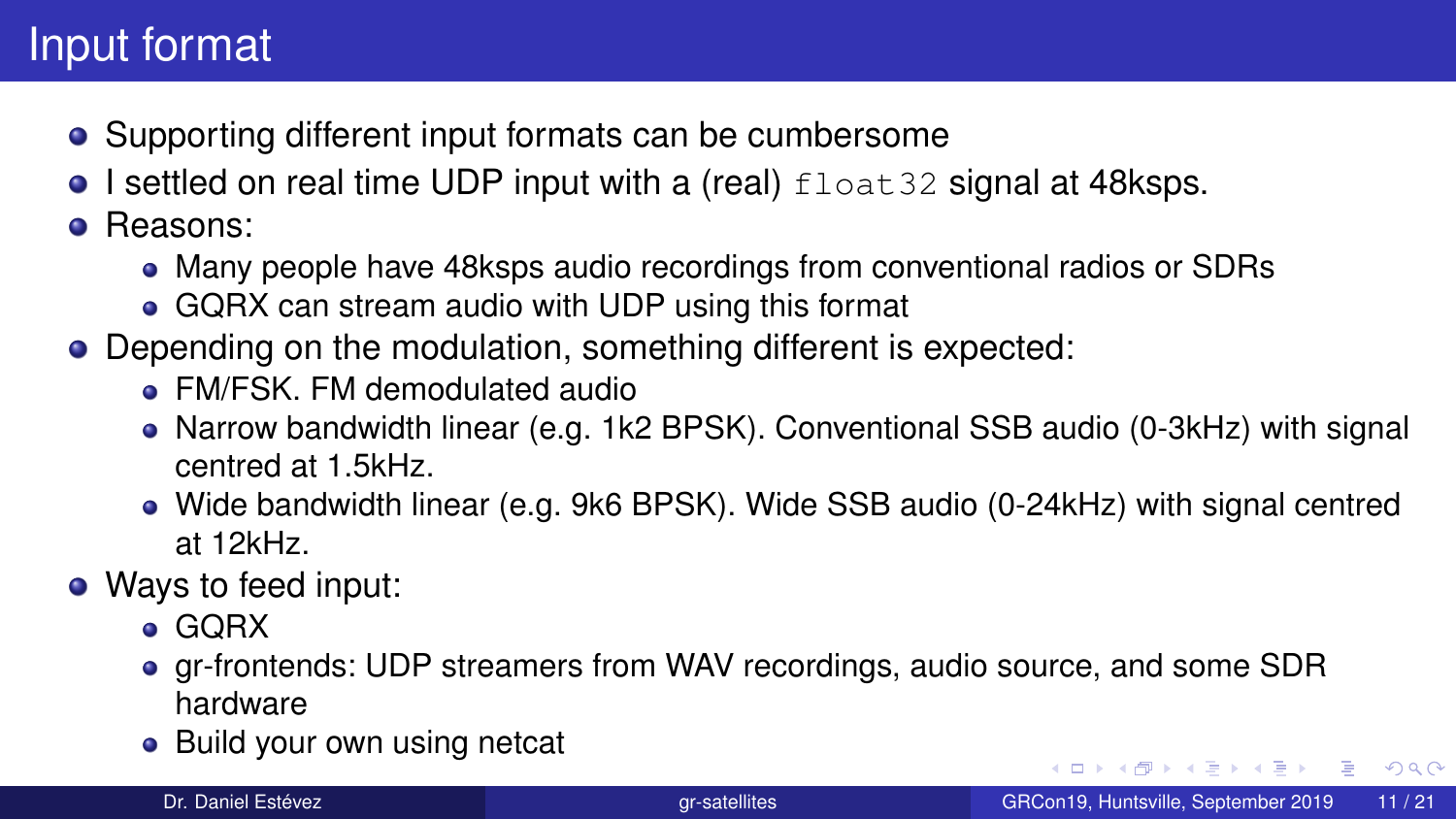

Dr. Daniel Estévez [gr-satellites](#page-0-0) GRCon19, Huntsville, September 2019 12 / 21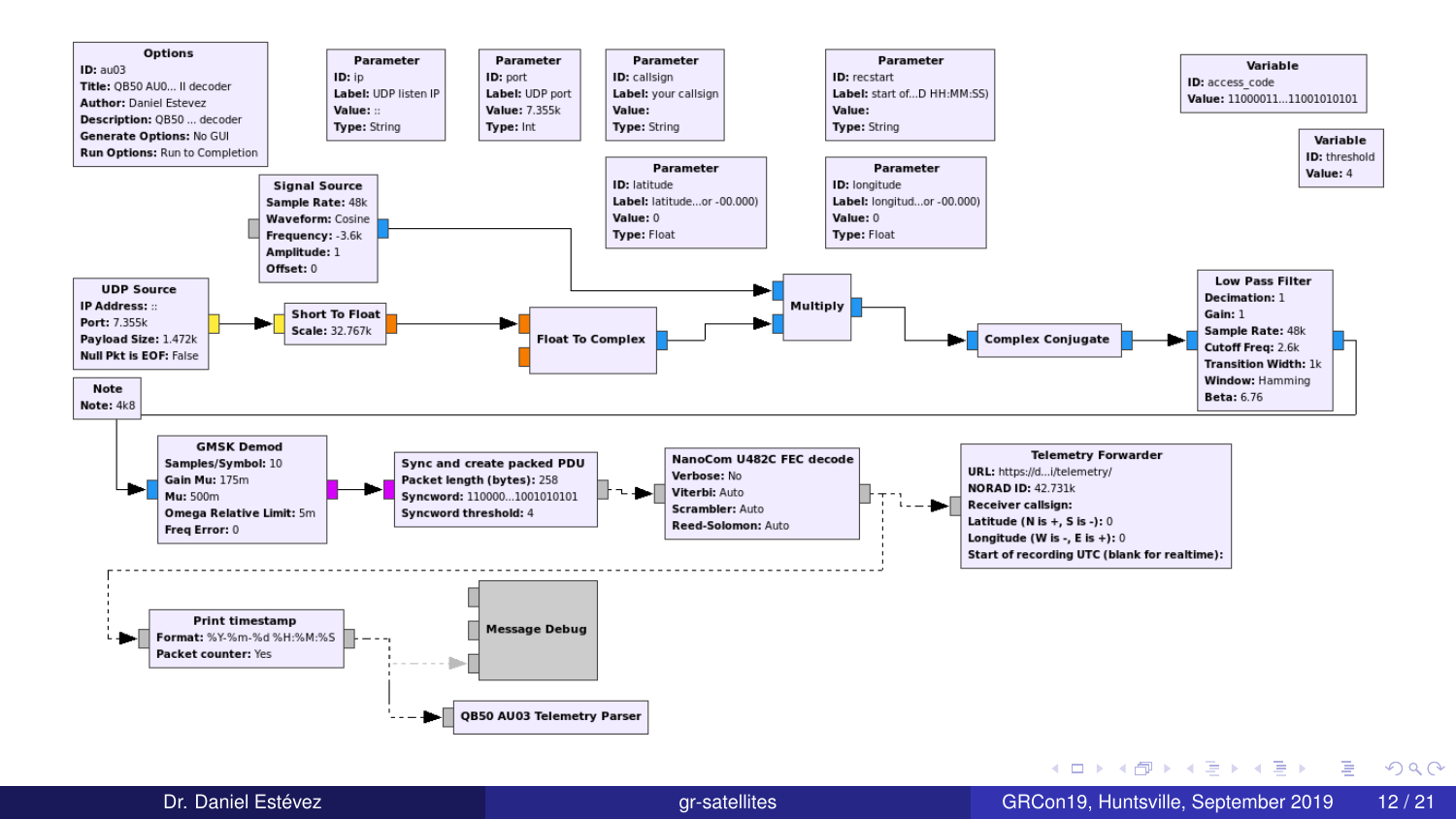- Most satellites transmit packets of a fixed size or with a (small) MTU
- Packets are marked by a syncword at the beginning
- Sync and create PDU extracts a PDU of fixed size whenever the syncword is detected
- "Overlapping packets" are allowed. Useful for shorter packets or false syncword detections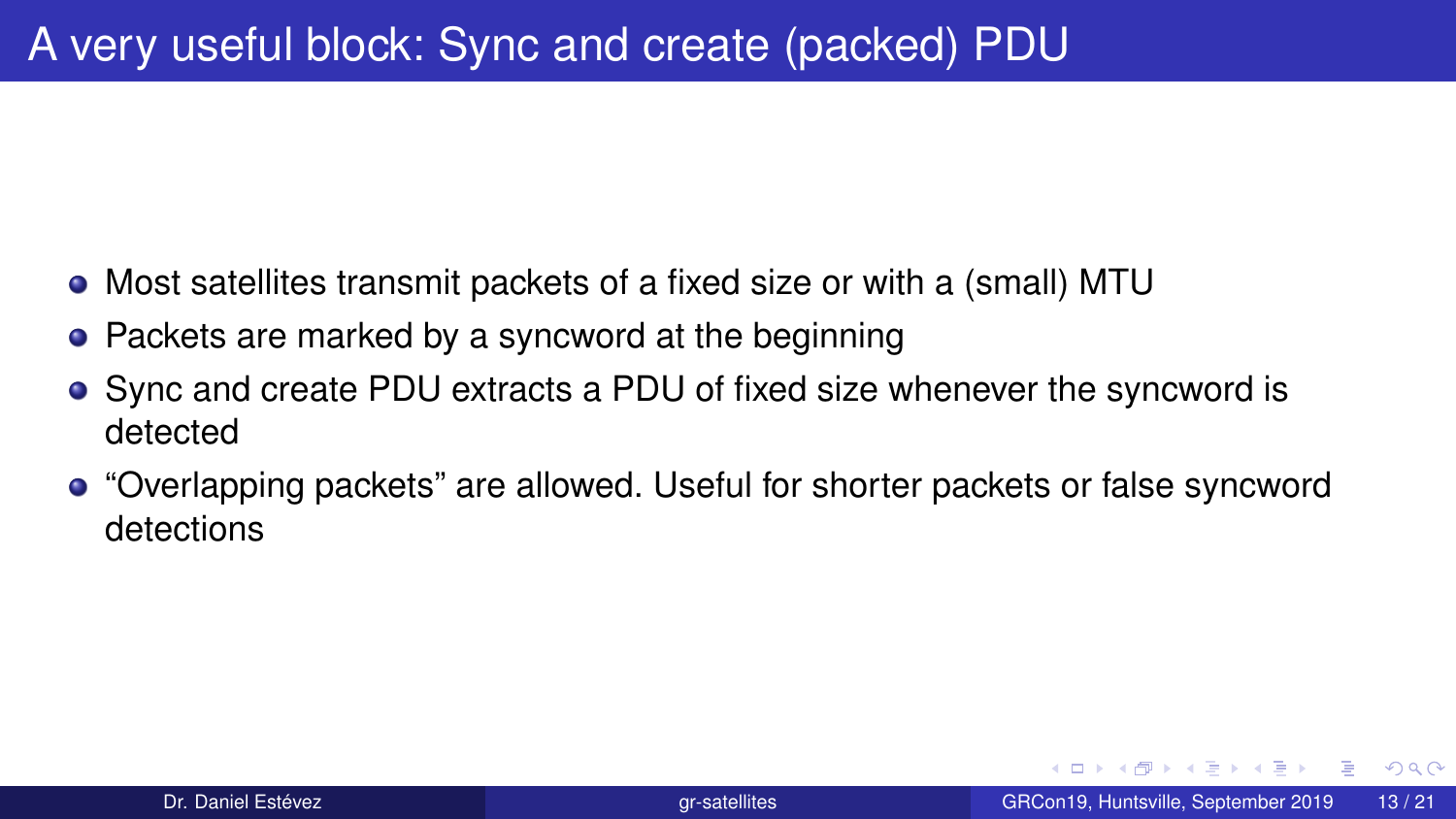

- Fixed Length Packet Tagger is a custom Python block. It outputs a packet and packet\_len tag whenever it sees a syncword tag.
- Maybe I should be using Protocol Parser for this?

э  $\Omega$ 

イロト イ母 トイヨ トイヨト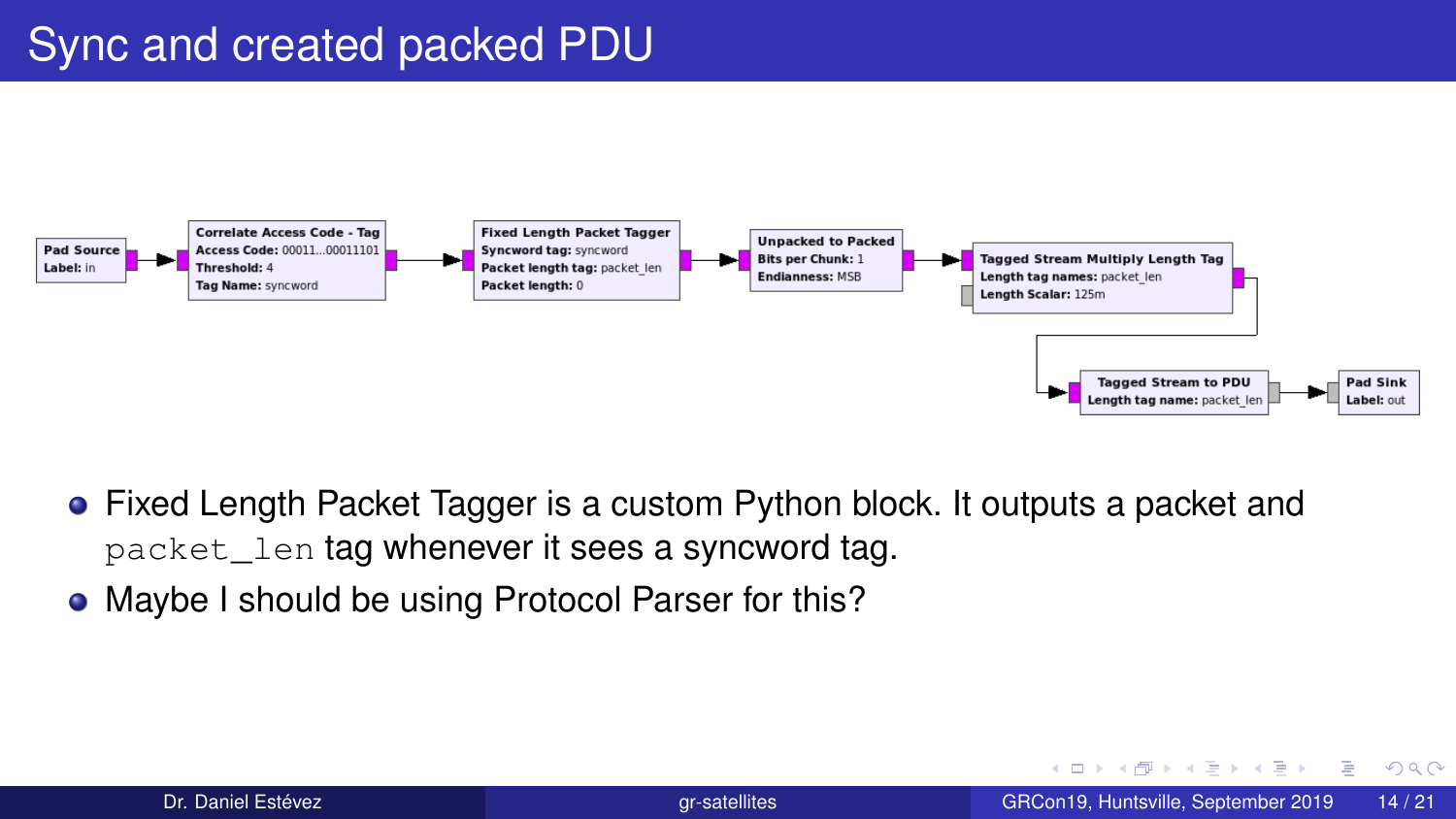- The KISS protocol was originally designed to interface a TNC (packet radio modem) and a host
- It is a way of marking frame boundaries and sending control commands
- These days is often used to delimit frame boundaries in files, TCP streams, etc.
- Very simple protocol: one frame-delimiter byte to mark frame boundaries, one escape byte to escape the frame-delimiter byte or the escape byte if they occur in the data



 $\Omega$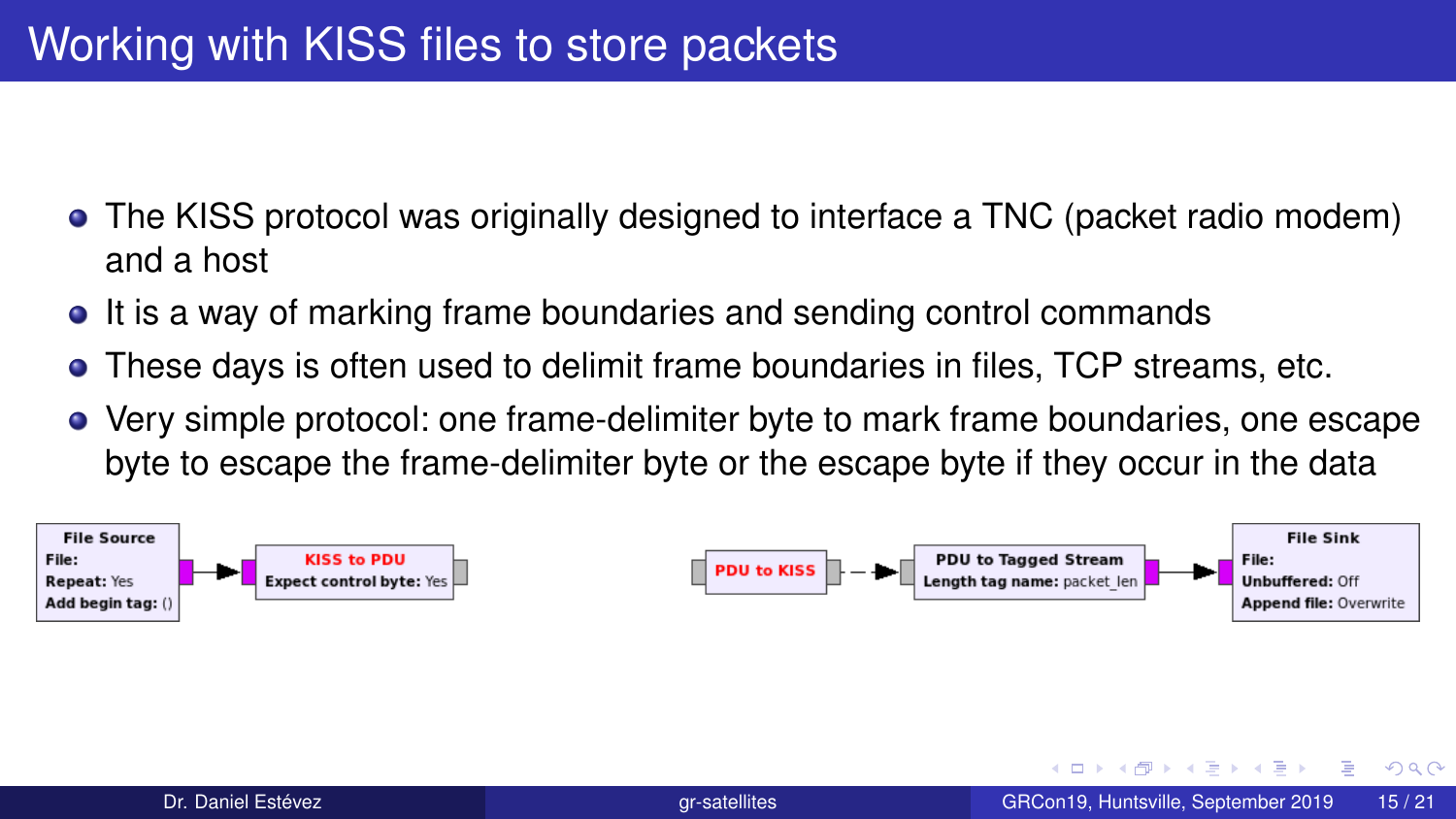# Custom HDLC Framer and Deframer



- Implemented in Python
- They do not have NRZ-I built in. Sometimes HDLC is used without NRZ-I (usually a bad idea).
- Framer can add a preamble and postamble of arbitrary length. Long preamble important for clock recovery in the receiver.
- Deframer can skip CRC-16 check. Useful for debugging.

 $4.17.3.4$ 

э  $\Omega$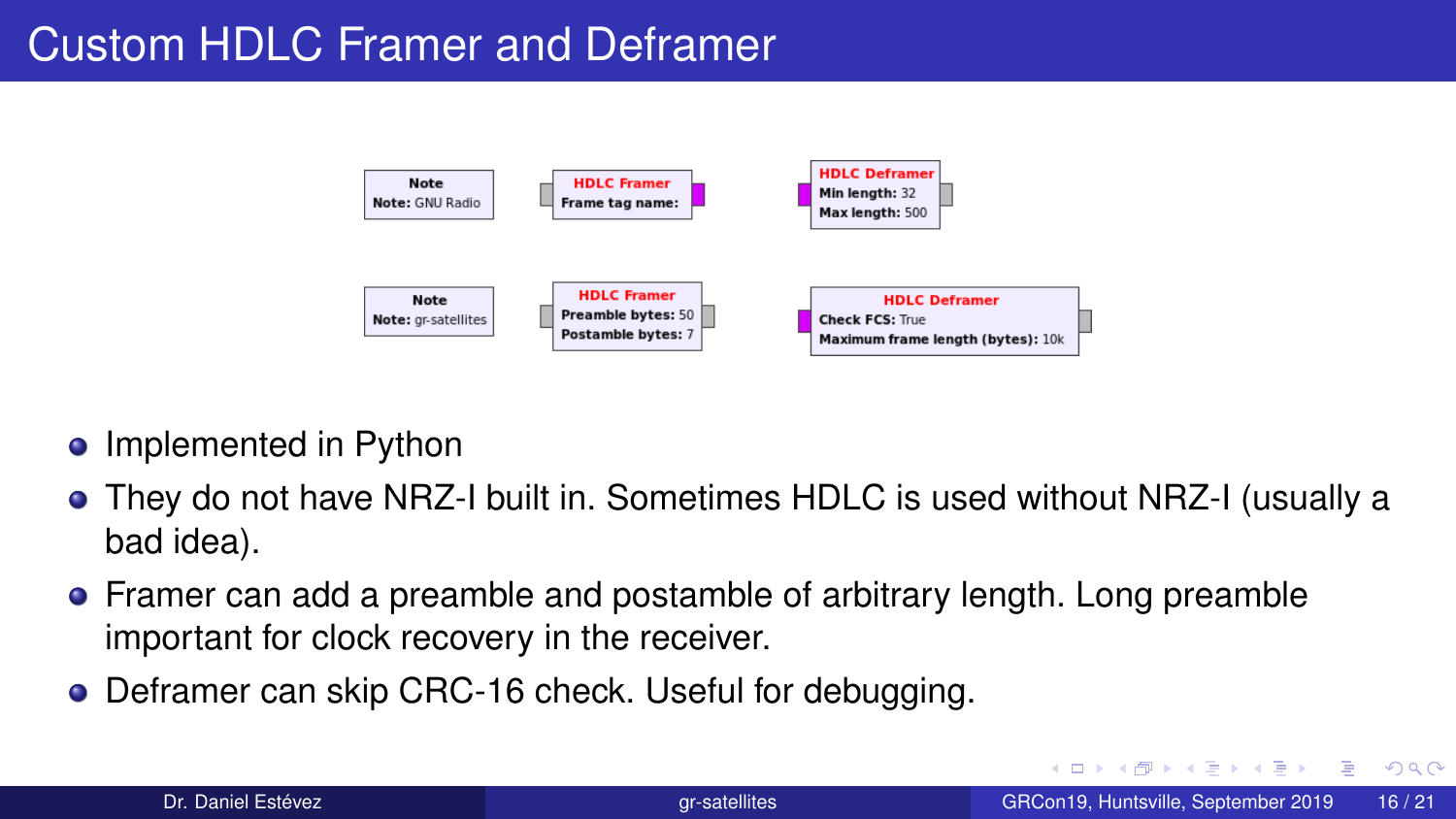- Decoders for GOMspace radios U482C and AX100. Many satellites use these.
- **Texas Instruments CC11xx and SiLabs Si4463 decoders.**
- **Several FEC decoders:** 
	- **CCSDS Viterbi**
	- CCSDS or general Reed Solomon (uses Phil Karn's libfec)
	- Reed Solomon decoder with rscode (perhaps redundant)
	- BCH decoder
	- **Golay decoder**
- Several descramblers:
	- G3RUH asynchronous
	- CCSDS synchronous
	- IESS-308 asynchronous
	- PN9 synchronous (TI and SiLabs variants)
- Several CRC checkers

GB 11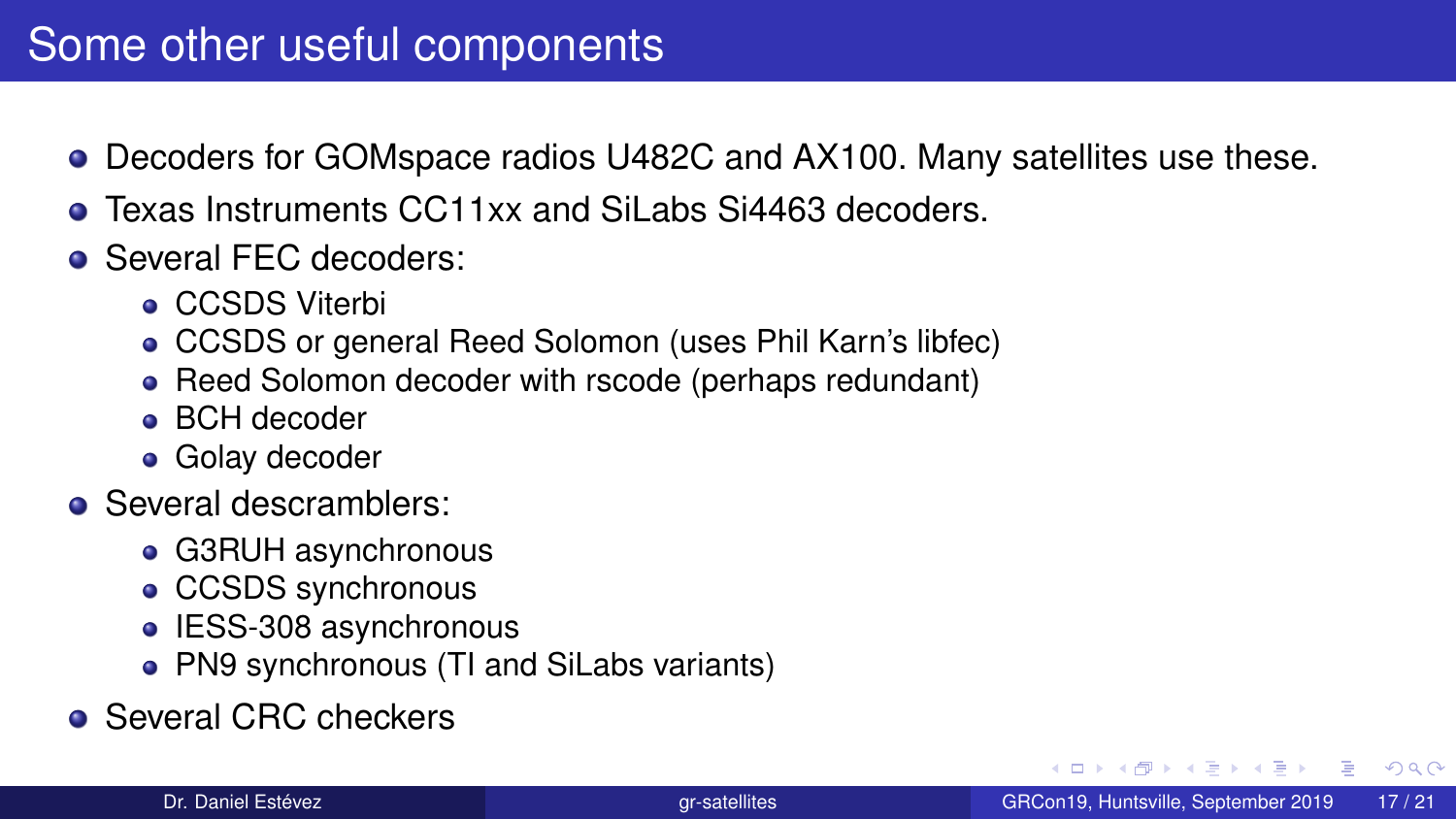<span id="page-17-0"></span>









Dr. Daniel Estévez GRCon19, Huntsville, September 2019 18/21

重  $2990$ 

メロトメ 伊 トメ ミトメ ミト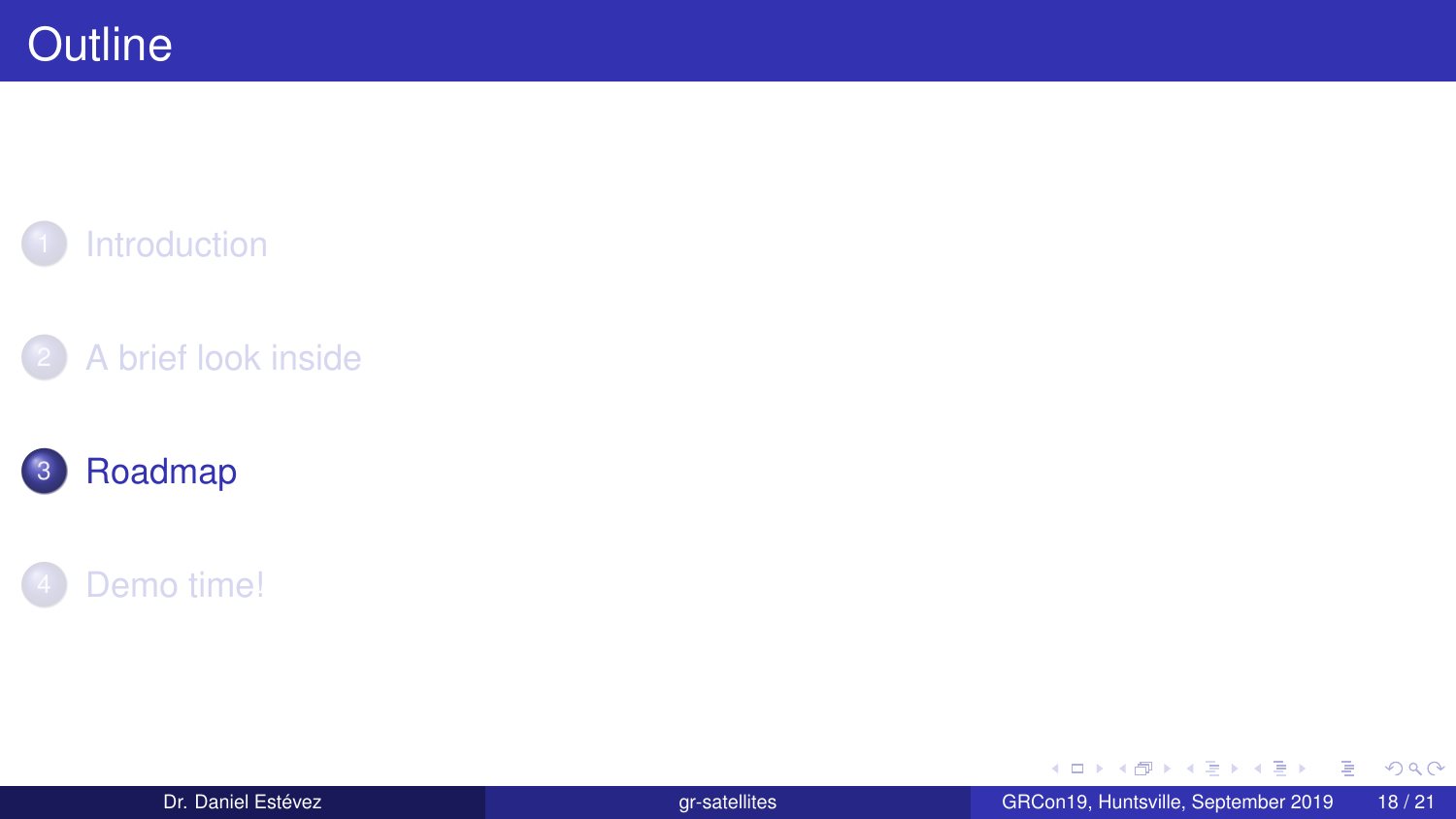- June. Contract with SatRevolution to adapt gr-satellites to decode their Swiatowid ´ and KRAKsat satellites
- July–September. ESA Summer of Code in Space: Athanasios Theocharis (Univ. of Thessaloniki) adding blocks for the CCSDS Space Packet, TM Space Data Link and TC Space Data Link protocols

医尿囊的

GH.  $QQ$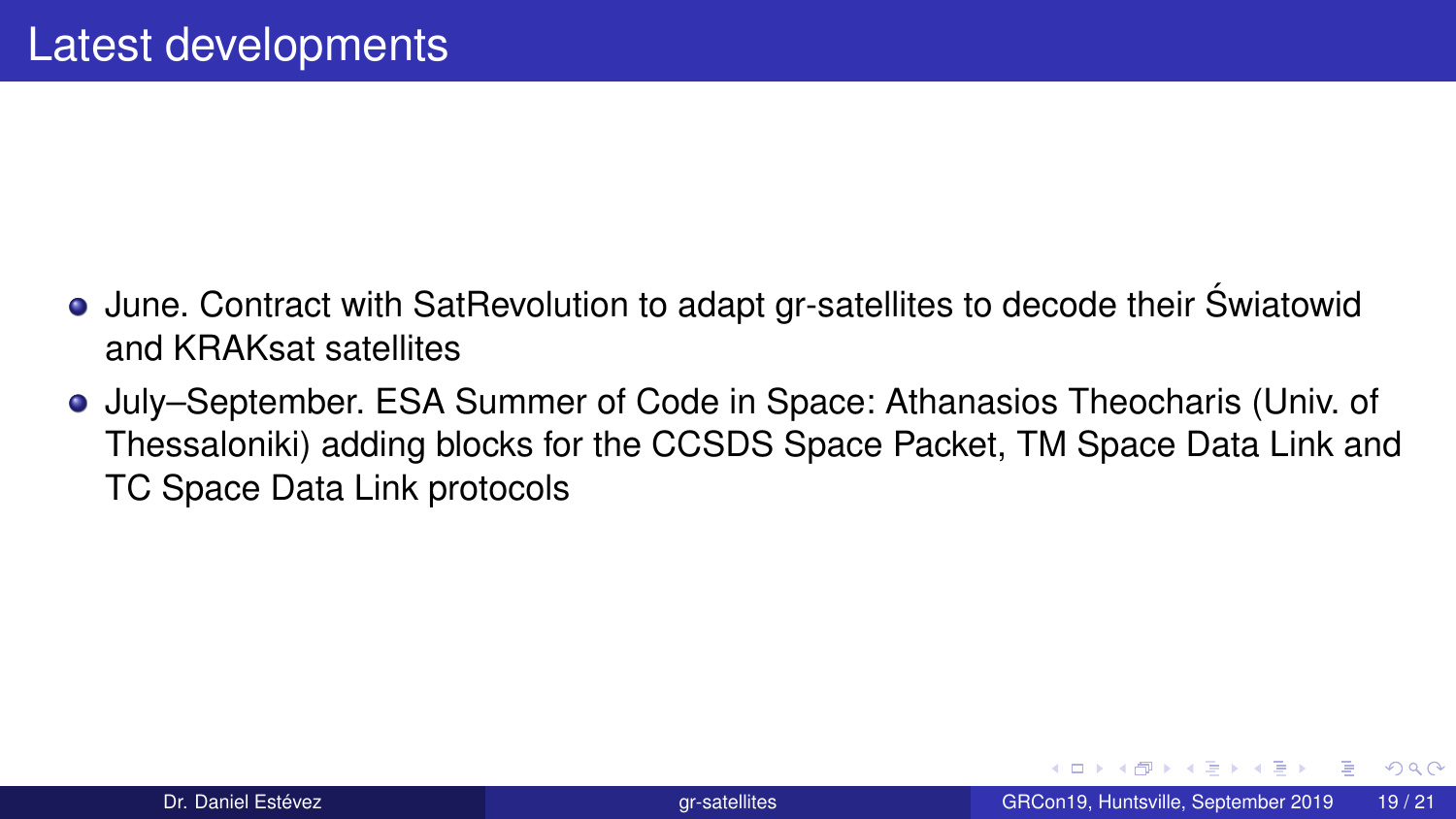## On the roadmap

- Port to GNU Radio 3.8 and Python 3
- **e** Rearchitecture:
	- More modularity in the decoders: easier to add a satellite, easier to change some component in all applicable satellites
	- Flexibility in selecting the outputs: selecting different kinds of outputs, ability to output different things to files
	- Flexibility in selecting the inputs: UDP IQ realtime input, WAV file at faster speed
	- Perhaps optional GUI elements
	- What other features would be useful?
- Including FSK demodulators by David Rowe
- Adding tests. End-to-end tests with sample recordings from satellite-recordings.
- Not yet 100% sure on how to go about these, so comments are welcome
- Remember that gr-satellites is my largest project, but it is also a kind of "side project". It only gets perhaps 10% of my time. Remaining 90% goes to other varied smaller projects or experiments.  $AP + 4B + 4B + 1B$   $QQ$